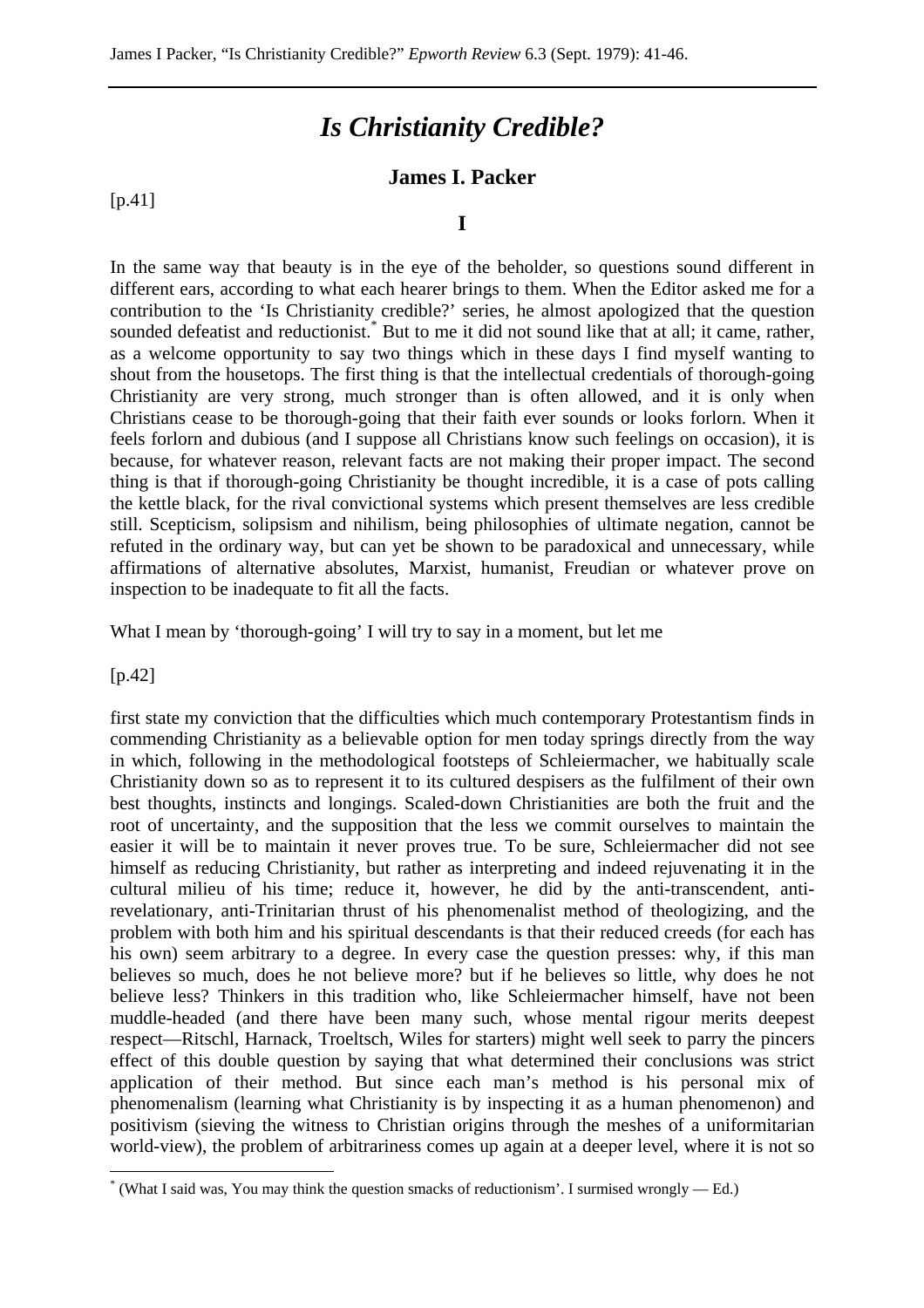easily banished; for why embrace such methods in any form, when the revelation-claim that is integral to biblical religion points a different way? Stimulating notions and insights have certainly sprung from surveying Christianity by the light of Schleiermacherian methods, but the inescapable plurality of them has spawned so wide a range of diverse beliefs about Christian essentials (God, Jesus Christ, salvation) as to make anyone who wants to communicate Christianity to the wider world feel completely stymied. Looked at from this standpoint, the Schleiermacherian tradition of theological subjectivity has much to answer for.

It was, perhaps, no wonder that Karl Barth, in his zeal to speak the word of God and the reactionary passion of his love-hate relationship with Schleiermacher, not only refused to scale down what he took to be the biblical faith but rejected the whole apologetic enterprise of showing faith reasonable and unbelief unreasonable as a misguided exercise which leads only to truncated Christianities pandering to unbelievers' intellectual conceit and unable to follow Paul in diagnosing the world's wisdom as folly (1 Cor. 1-2). Barth's emphasis was timely and invigorating in the academic theological world of the twenties and thirties, where Kant's ghost still walked and the unholy league between idealist philosophy ('the rational is the real') and liberal theology ('what is real in Christianity is rational') still stood in older men's minds; had Barth not taken this line, the recovery of confidence in the biblical message which he sought to midwife might never have come to birth. But in the long term to have no apologetic—that is, no 'natural' or, as John Macquarrie urges us to say, 'philosophical' theology which roots the

### [p.43]

God-referring language and the God-affirming content of Christian faith in the world of everyday reality—makes against credibility no less than does the solvent effect of Schleiermacherian subjectivism. Paul van Buren's switch from Barthianism, allegedly revelation-based but epistemologically uncertain, to the linguistic relativism, indeed scepticism, of *The Secular Meaning of the Gospel* is a cautionary tale showing what sort of recoil methodological contempt for philosophical theology may prompt. Such contempt cannot establish credibility; rather the reverse.

## **II**

What, then, will confirm credibility? By what tests can a faith like Christianity, a total worldand-life view, be shown to be believable? Four tests, at least, are relevant.

First comes the test of *historical objectivity*. Christianity in all its forms claims to be a faith based on historical events. It will not, therefore, be credible unless its factual historical assertions are based on cogent evidence, and not significantly undermined by contrary evidence. For two centuries now much Western Protestant thinking about Christian origins has been shaped by the uniformitarian *a priori* wished on it in the name of Newton, plus the Romantic stress on the decisiveness of personal factors when men reconstruct and interpret the past, and it has become almost a shibboleth to say that everything important concerning Christian origins is shrouded in deep uncertainty. If that is just a way of saying that there is always some scholar around who will challenge his colleagues' claims, let the statement stand, for it is true; but if what is meant is that, this being so, nobody is entitled to be certain about Christian origins, I for one must demur. By 'cogent' evidence I mean evidence of the flow of events which prompts the conclusion (of the Sinai covenant-making, or Elijah's triumph at Carmel, or Jesus' bodily resurrection, or Paul's conversion, to take a selection of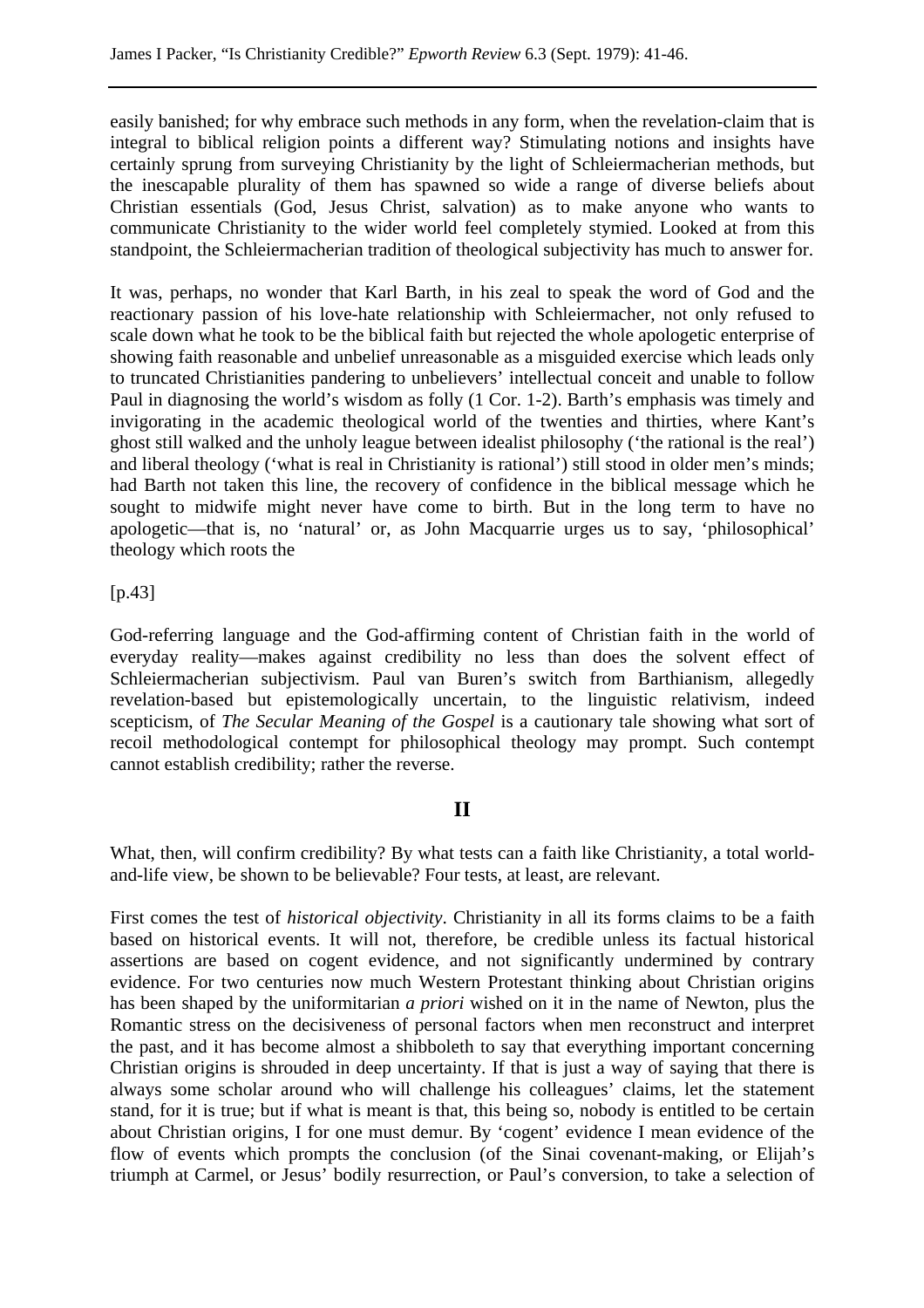key items', 'however strange and mysterious, it must have happened, for what followed is inexplicable without it'. Without denying for a moment the findings of modern historiographical analysis about the complexity of historical judgments and the variety of cultural and presuppositional factors that enter into them, I wish to record my conviction that cogent evidence of this kind is in fact available to us, and supremely so in connection with the life, death and resurrection of Jesus Christ.

Second comes the test of *rational coherence*. Christianity in all its forms says that God the creator transcends man's understanding, but insists in the same breath that what we know about him through revelation makes good sense. For credibility, substance must be given to this claim. So the various assertions made—historical, convictional and interpretative of present realities under God—must demonstrably hang together as a meaningful, workable and wise philosophy of life. Also, the logic of, and rules for, our speech about the incomprehensible creator must be clearly explicable, as must our speech about human decision and action, which Christianity sees as both free *and* controlled, self-determined *and* overruled at the same time. These are the two areas where Christianity's logical coherence is, and in fact has always been, most suspect. Down the centuries, however, Christian spokesmen have set themselves to make evident the coherence that is

#### [p.44]

claimed, and I judge that where Christianity is consistently formulated the job can still be done.

Third comes the test of *explanatory power*. As the higher can explain the lower, and the more complex the simple, but not vice versa, so one test for any position claiming, as all forms of Christianity do, to embody final truth about life is its power to account for actual human behaviour and states of mind, including denial or disregard of its own claims, and preference for other options. Also, it must give good answers to man's inescapable questions about life's meaning, purpose and value, including the question of what death means, both others' death and our own, and whether the certainty of death does not render life senseless—the question with which Woody Allen, surely the shrewdest and most serious comedian of our time, as well as the funniest, is confessedly preoccupied. I would maintain that consistent Christianity, with its radical doctrines of this life as a preparation for the next, and of sin as touching the mind no less than the heart, and of the working of God's wrath and grace side by side in our fallen world, does not lack credibility here either.

Fourth comes the test of *individual experience* in relation to the expectations which Christian claims raise—perhaps the most sensitive area of evaluation today. All versions of Christianity claim that personal knowledge of God through Jesus Christ is life-transforming: for men in Christ are new creatures, and response to the gospel fulfils human nature in such a sense as to transmute realistic acceptance of what comes (to which the only alternatives are fantasy and suicide) from stoical endurance into a life of love and happiness. On this basis, Christianity claims to be the truest humanism, by comparison with which godless prescriptions for living do not merit that name at all. Such claims invite and indeed require inspection of Christianity's track record over two millennia, and their credibility will depend in measure on the credibility of Christians past and present. But the biblical call to witness, and the old truth that the proof of the pudding is in the eating, make the inspection appropriate from every standpoint. When someone like Don Cupitt concludes that incarnational faith must be queried because its moral effects have been so largely bad, we may disagree with his judgment on the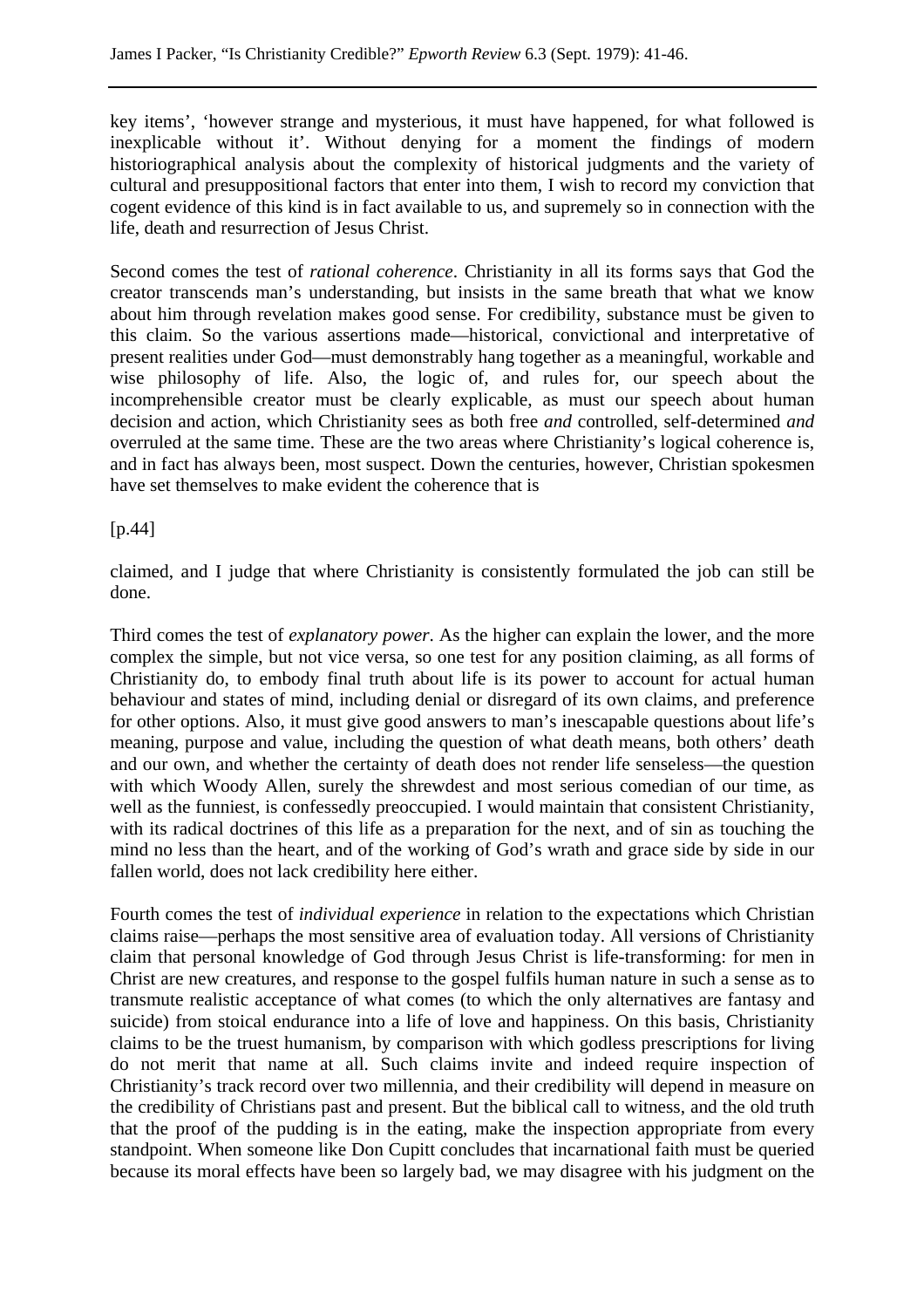facts, but on the relevance of his appeal to them there can be no argument. Nor, surely, has a faith adorned by men like Origen, Augustine, Francis of Assisi, John of the Cross, Luther, Baxter, Wesley, John Newton, Hudson Taylor, George Muller, Sundar Singh, Charles de Foucauld and C. S. Lewis, plus countless lesser lights whose lives Christ has made new for all to see, anything to fear from this appeal. Nor (to anticipate an objection) are bad Christians a significant counterweight in this assessment; that men can profess Christianity without being transformed by it is not disputed; the question is, whether faith in Jesus Christ when taken seriously has a moral and spiritual transforming effect which is characteristic of it and is not naturally explicable in naturalistic terms. The devoted love of God and men, expressed in what might seem extravagances of prayer and service, in such lives as those cited seems to show quite decisively that it does, however many profess faith while their lives and characters remain unchanged.

It should be added that the full force of Christianity's capacity to pass each of these tests will be felt only when related to its capacity to pass the other

[p.45]

three also. The significance of these criteria of credibility is cumulative. If Christianity showed up badly in relation to any one of them, its credibility would remain uncertain, no matter how adequately it met the other three. But if, as I believe, it passes all four tests impressively, its overall credibility is established beyond doubt.

## **III**

Now the question I begged when speaking of 'consistent' and 'thorough-going' Christianity must be faced. That I have in mind a particular understanding of essential Christianity which in my view passes the credibility test better than its rivals must by now be obvious; that I hold to it because of its supposedly superior apologetic strength (in other words, on grounds less rational than rationalistic) is a suspicion to which I may have laid myself open. So I turn to ask what procedures and criteria should decide for us what is an adequate account of authentic Christianity, where various accounts are canvassed and doctors disagree? At the risk of sounding old-fashioned and cavalier, I urge that the method which is in principle decisive is that which the 'biblical theology' movement of the past half-century has aimed to follow, the method sometimes described as reading the Bible from within. In its twentieth-century form it is a reaction against imposing on Scripture alien presuppositions, but in essence it is the method of much Patristic and all Reformation theology, updated for our times.

This method takes seriously the claims of biblical authors to be witnesses to and messengers from the living God of whom they speak. Intellectually, imaginatively and existentially it seeks to identify with their faith and to see reality through their eyes, not only because their meaning and thrust is otherwise likely to be missed, but also and basically because the truths about God which they voice and apply come from God himself and are the normative word through which he speaks to us here and now. Thus the method views the teachings of each biblical author as all Christians view the recorded sayings of Jesus Christ, and seeks to comprehend, relate and apply them in their character as divine instruction.

For various reasons this method is today under a cloud. It has been thought to be tied to Barth's biblical positivism and Christological hermeneutic (which, however, it would if followed consistently have amended). Some of its practitioners, by ignoring philosophical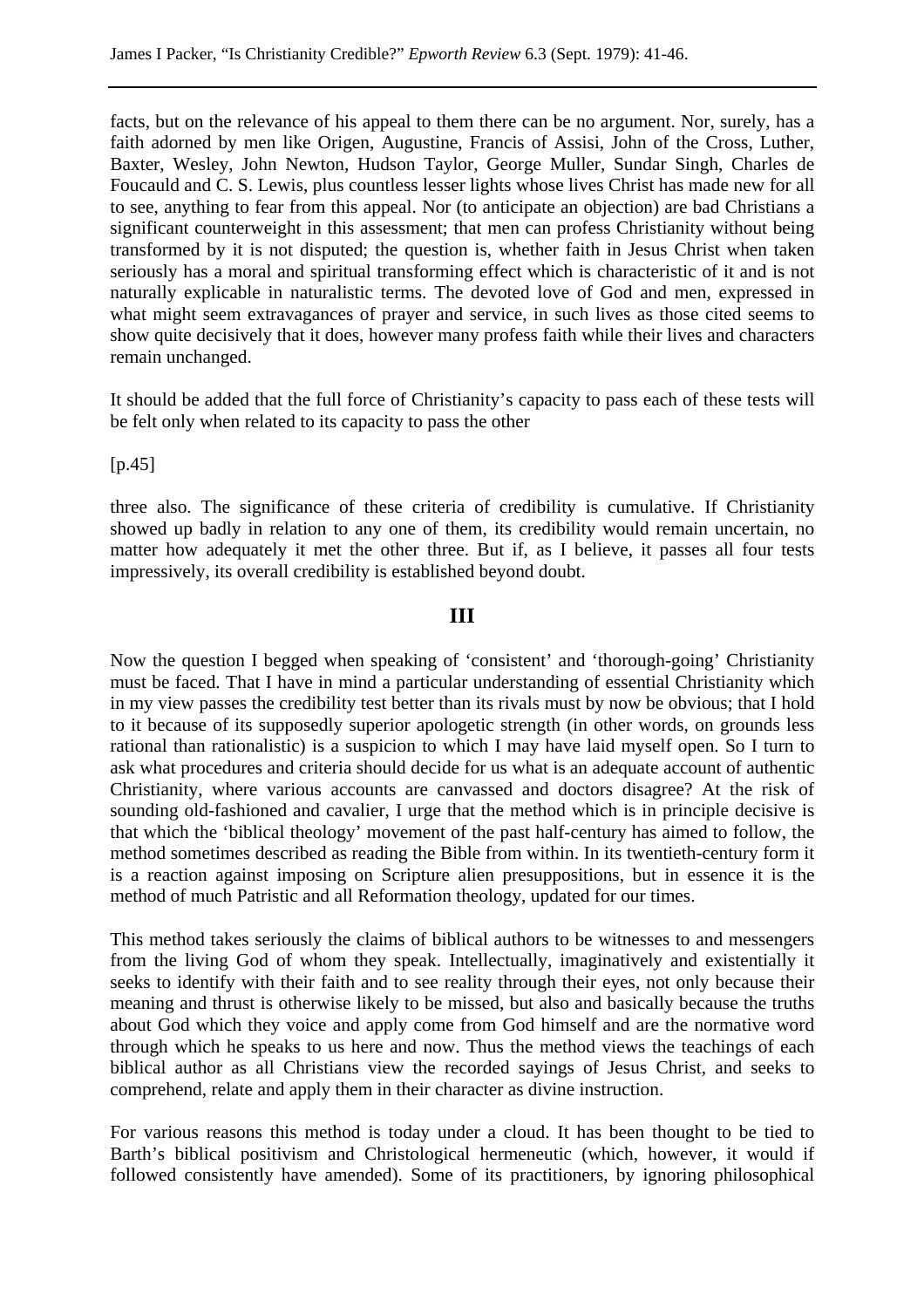theology, have made it seem that the method confines us to articulating biblical thoughts in biblical language of uncertain logical status. In stressing that God speaks in and through Scripture, they have appeared to minimize the cultural gap between the Bible world(s) and ours, leaving the impression that the method itself is intrinsically insensitive and naive at this point. We may query Dennis Nineham's belief that conceptual communication across a twoor three-millennia gap is not possible, but recent hermeneutical study has shown that getting into the mind of an Old Testament prophet or a first-century apostle is a very tricky business, and it is not clear that exponents of 'biblical theology' to date have sufficiently noted its complexity. As once James Barr convicted some of them of semantic naivety, so now they are suspected of cultural naivety, and also of theological naivety, for not having done justice to the conceptual pluralism (not, I think, pluralism of substance, though

[p.46]

some today argue otherwise) of the biblical material. But these shortcomings can all be corrected—as rigour in applying the method requires that they should be—without any doubt being cast on the method itself.

Two of the conclusions to which this method leads may be stated here. The first is that acknowledgment of God as the self-revealed Triune creator and redeemer, and of Jesus Christ as our divine-human mediator and sin-bearer, risen, reigning and in due course returning, and of salvation as a new reconciled relationship with God in which the believer has been made a new creature in Christ by the Spirit, are basic and indispensable elements in any 1 adequate account of Christianity; for these things—not as Bultmannian myths, but as revealed truths are the core of New Testament Christian belief. The second conclusion is that the criterion whereby to test our own theological theories must be this: would the New Testament writers, were they here today, recognize these constructions as being in line with what they themselves said? This is just a way of articulating the old truth that we must test all things by the written word.

Thus the contents and boundaries of thorough-going Christianity may be discerned.

### **IV**

One last word in this all-too-brief farrago. The question, 'is Christianity credible?' prompts the retort, 'Credible to whom?' If we are thinking of the person who does not yet believe, we should remind ourselves that in New Testament evangelism and exposition the Christian gospel is always presented as God's solution to our problem—the problem, that is, of our lostness, our separation from our maker through our sins—and the good news of the solution is preceded by the bad news of the divine rejection set forth in the Law under which we all naturally stand. In post-biblical Christian evangelism, whether by the apologists or Athanasius (*Contra Gentiles* and *De Incarnatione*) or Savonarola or Luther or Baxter or Whitefield or Wesley or Spurgeon or John Sung or Billy Graham, this pattern of exposition has regularly been followed, for it is observable that the dawning of a sense of personal spiritual need makes a vast difference to one's capacity to find the gospel believable. When at Corinth Paul resolved to stick to plain unvarnished proclamation of Christ crucified, 'not in plausible words of wisdom, but in demonstration of the Spirit and power, that your faith might not rest in the wisdom of men but in the power of God' (1 Cor. 2:4f.), it looks as if this was precisely his strategy; he looked to the Spirit to make folk realize that the needs of which he spoke were real for them, and the crucified Messiah whom he proclaimed was God's merciful provision